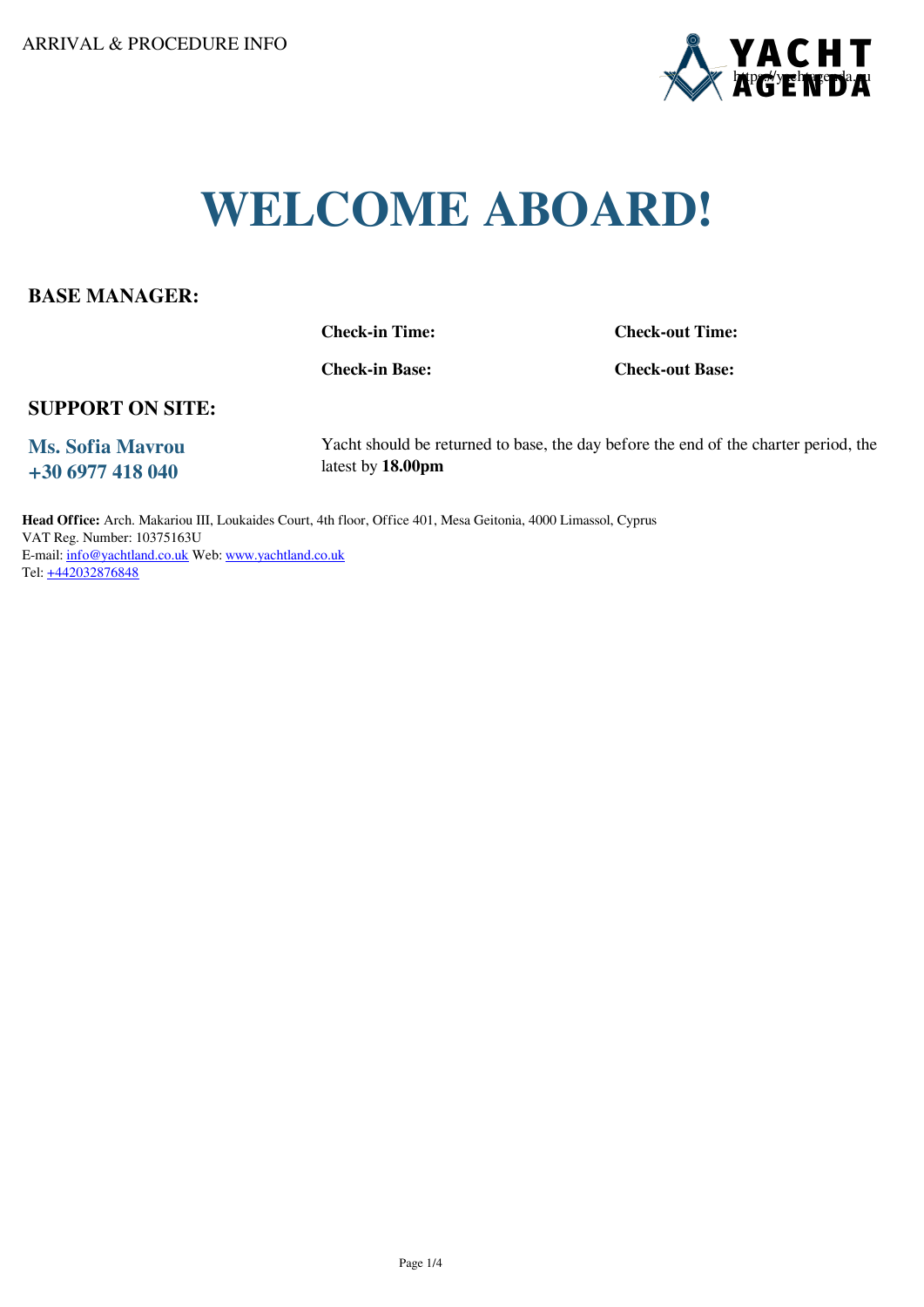

# **PRIOR TO YOUR TRIP**

Kindly do make sure we have received the following documents - which are required during check-in - at least two weeks before embarkation and we will take care of paper formalities and save you from facing any inconvenience or delay during check-in procedure:

| <b>Passport</b><br><b>Copies</b>                                                                                                    | <b>Sailing License</b>                                                 | <b>Crew List</b>                                                                                                                                                |
|-------------------------------------------------------------------------------------------------------------------------------------|------------------------------------------------------------------------|-----------------------------------------------------------------------------------------------------------------------------------------------------------------|
| Skipper, Co-Skipper & Charterer if<br>different person from the above                                                               | Skipper's Sailing license, or attestation of<br>his sailing experience | already provided to you via e-mail must<br>be filled in, complete with full names,<br>passport numbers, dates of birth, gender<br>& skipper's cell phone number |
| <b>Arrival Info</b>                                                                                                                 | Departure Info                                                         | <b>Special</b><br><b>Requirements</b>                                                                                                                           |
| Arrival date $\&$ time, Airline, Flight<br>number, Departure airport, hotel you<br>may be staying in Greece before your<br>charter. | Scheduled departure date & time                                        | or extras (such as provisioning list, etc.)<br>if any                                                                                                           |

Please help us best process your documentation by stating your Yachtland booking reference code in your e-mail or fax subject.

# **ARRIVAL IN PORT**

**Transfer to Base Private Transfer**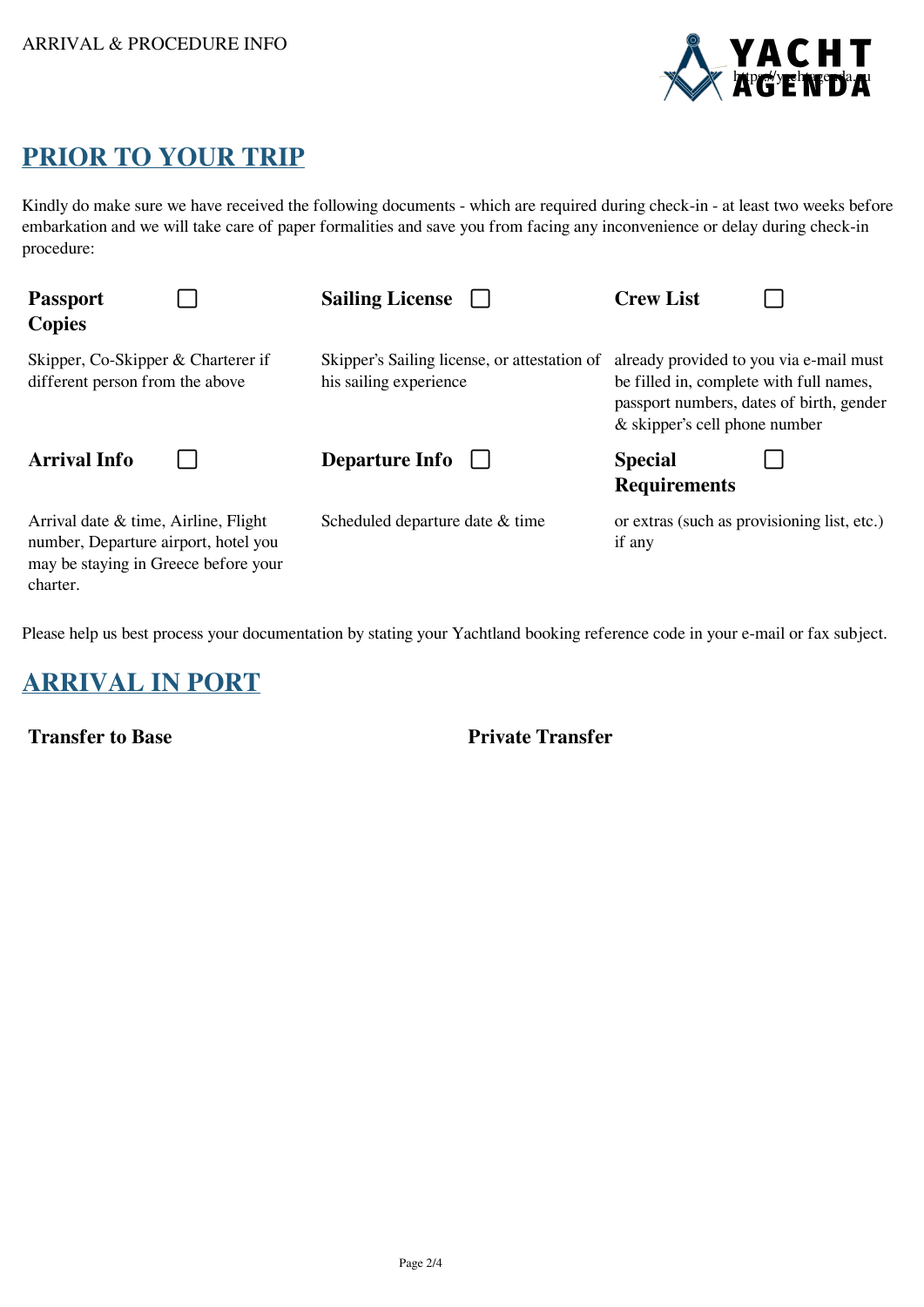

Base Manager & staff have been advised on the details of your arrival and will be expecting you at the Base office located inside Lavrion Port at the spot indicated on the map above.

### **ARRIVAL TO BASE IN CASE OF LATE ARRIVAL**

- Our staff will wait for you until approximately 20.00 hrs at night.
- Your yacht will be ready & unlocked for you. Aboard you will find a welcoming message providing you with basic instructions for your first night aboard. Should you face any difficulty or problem, do not hesitate to contact our Base Manager (available to assist you on a 24/7 basis).
- Check-in procedure will take place the next morning.

# **CHECK-IN PROCEDURE**

Check-in procedure has to be attended by and performed with Skipper & Co-Skipper only.

Check-in procedure involves 3 steps:

#### **01. Formalities & Documentation 02. Inventory List Inspection**

Before you check-in, you will be handing over at Yachtland's Welcome Desk the documents require for check in and we will take careof formalities such as signing required documents, handingthe yacht's formal documentation & concluding any pendingpayments (i.e. security deposit & any extras).

#### **SECURITY DEPOSIT**

As stated in the booking terms & conditions please note that Security deposit is to be paid via Master or Visacredit card only, no debit cards or personal checks accepted.

### **CHECK-OUT PROCEDURE**

You will be provided with aninventory list so you may checkand confirm inventory deliveredwith the yacht.

### **03. Technical Inspection**

Yacht condition is checked with our staff who will demonstrate basic functional / operational features of the yacht and her equipment.

Yacht should be returned to Base, a day before the end of the charter period, latest by 18.00pm. To help usbe of better service please advise our Base Manager of your expected arrival time to base, in advance. Upon your return and after mooring your boat at the indicated berth in the Port, you will need to refill the fuel tank on spot in the Port of . For more information, please ask the Base Manager. Once you are done refueling, you can enter the marina, our staff will be waiting for you where the yacht was moored on the day you departed from the marina.

If during your trip you have noticed any sort of problem or malfunction of the yacht we would be very grateful if you could advise our staff. It is essential to maintaining a high quality fleet of yachts for you, that you provide us with any remarks regarding the function and the condition of our vessels, even minor ones, as we believe that detail makes the difference.

During check-out you are kindly asked to allow our staff to come aboard and inspect the yacht and her equipment; your presence is not mandatory so you will not be wasting any time on this. This inspection is detailed, as we need to assure that the yacht will be in perfect condition, not lacking any inventory, for the following clients chartering her after you. After every charter, the yacht is also inspected underwater by the diver so as to avoid any inconvenience.